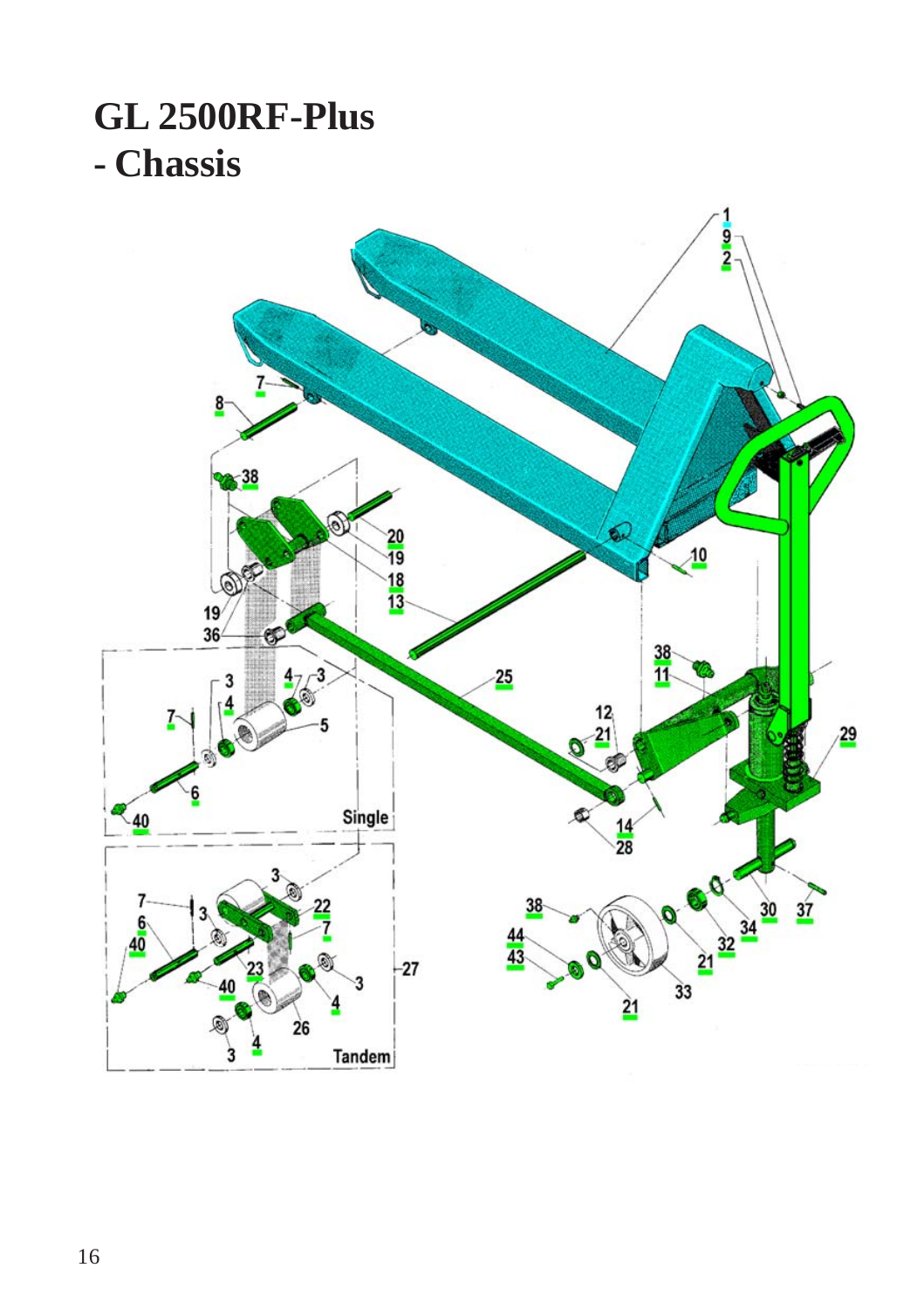|                | Spare parts list<br>- Chassis<br><b>GL 2500RF-PLUS</b> |                                                                                           |                                                                          |                                                               |                                                                            |                | 29-01-2003       |  |
|----------------|--------------------------------------------------------|-------------------------------------------------------------------------------------------|--------------------------------------------------------------------------|---------------------------------------------------------------|----------------------------------------------------------------------------|----------------|------------------|--|
| Pos.           | No.                                                    | <b>Benævnelse</b>                                                                         | <b>Description</b>                                                       | <b>Benennung</b>                                              | Désignation                                                                |                | Pcs. Mat. spec.  |  |
| $\mathbf{1}$   | 200057-1<br>200006                                     | Chassis 520x1140<br>Chassis 680x1140                                                      | Chassis 520x1140<br>Chassis 680x1140                                     | Chassis 520x1140<br>Chassis 680x1140                          | Chassis 520x1140<br>Chassis 680x1140                                       | 1              | <b>Stainless</b> |  |
| 2              | 927080                                                 | Møtrik                                                                                    | Nut                                                                      | Mutter                                                        | Ecrou                                                                      | $\mathbf{1}$   | Stainless        |  |
| 3              | 400159                                                 | Afstandsrør                                                                               | Spacer pipe                                                              | Abstandrohr                                                   | Tube entretoise                                                            | $\overline{4}$ | Plastic          |  |
| $\overline{4}$ | 947242                                                 | Kugleleje                                                                                 | <b>Ball</b> bearing                                                      | Kugellager                                                    | Roulement à billes                                                         | $\overline{4}$ | Rubber sealed    |  |
| 5              | 4015771<br>401453                                      | Gaffelhjul, Nylon<br>Gaffelhjul, Polyurethan                                              | Fork wheel, nylon<br>Fork wheel, polyureth.                              | Gabelrolle, Nylon<br>Gabelrolle, Polyureth.                   | Galet de fourches, nylon<br>Galet de fourches, poly.                       | $\overline{c}$ |                  |  |
| 6              | 402518                                                 | Hjulaksel                                                                                 | Wheel axle                                                               | Radachse                                                      | Axe de galet                                                               | 2              | <b>Stainless</b> |  |
| 7              | 937440                                                 | Rørstift                                                                                  | Tubular pin                                                              | Spannhülse                                                    | Goupille cylindrique                                                       | $\overline{4}$ | <b>Stainless</b> |  |
| 8              | 400156                                                 | Gaffelaksel                                                                               | Fork wheel axle                                                          | Radgabelachse                                                 | Axe de fourche                                                             | 2              | Stainless        |  |
| 9              | 917825                                                 | Skrue                                                                                     | Screw                                                                    | Schraube                                                      | Vis                                                                        | 1              | <b>Stainless</b> |  |
| 10             | 937530                                                 | Rørstift                                                                                  | Tubular pin                                                              | Spannhülse                                                    | Goupille cylindrique                                                       | $\mathbf{1}$   | Stainless        |  |
| 11             | 400100<br>401260                                       | Vippearm kpl. 520<br>Vippearm kpl. 680                                                    | Lifting arm cpl. 520<br>Lifting arm cpl. 680                             | Schwinge kpl. 520<br>Schwinge kpl. 680                        | Bras basculant cpl. 520<br>Bras basculant cpl. 680                         | 1              | <b>Stainless</b> |  |
| 12             | 948259                                                 | Nylonbøsning                                                                              | Nylon bushing                                                            | Nylon buchse                                                  | Douille de nylon                                                           | $\overline{c}$ | Nylon            |  |
| 13             | 400160<br>401269                                       | Tværaksel 520<br>Tværaksel 680                                                            | Axle 1140<br>Axle 680                                                    | Welle 520<br>Welle 680                                        | Arbre transversal 520<br>Arbre transversal 680                             | $\mathbf{1}$   | <b>Stainless</b> |  |
| 14             | 937530                                                 | Rørstift                                                                                  | Tubular pin                                                              | Spannhülse                                                    | Goupille cylindrique                                                       | $\overline{c}$ | <b>Stainless</b> |  |
| 18             | 400151                                                 | Hjulgaffel                                                                                | Wheel fork                                                               | Radgabel                                                      | Etrier de galet                                                            | $\mathbf{2}$   | <b>Stainless</b> |  |
| 19             | 400173                                                 | Rulle                                                                                     | Roller                                                                   | Nylonrolle                                                    | Rouleau                                                                    | 4              | Nylon            |  |
| 20             | 400158                                                 | Aksel                                                                                     | Axle                                                                     | Achse                                                         | Axe                                                                        | $\overline{2}$ | <b>Stainless</b> |  |
| 21             | 402449                                                 | Afstandsring                                                                              | Spacer ring                                                              | Abstandsring                                                  | Anneau de stabilisation                                                    | 2              | <b>Stainless</b> |  |
| 22             | 400146                                                 | Tandemgaffel                                                                              | Tandem fork                                                              | Tandem Radgabel                                               | Etrier de tandem                                                           | 2              | <b>Stainless</b> |  |
| 23             | 400163                                                 | Tandemaksel                                                                               | Tandem axle                                                              | Tandem Achse                                                  | Axe de tandem                                                              | $\overline{4}$ | Stainless        |  |
| 25             | 400149                                                 | Trykstang 1140                                                                            | Push rod                                                                 | Druckstange                                                   | Barre de pression                                                          | 2              | <b>Stainless</b> |  |
| 26             | 401455<br>4020811                                      | Tandemhjul, polyurethan Tandem wheel, poly.<br>Tandemhjul, nylon Ø 80 Tandem wheel, nylon |                                                                          | Tandemrolle, Polyureth.<br>Tandemrolle, nylon                 | Roue tandem, poly.<br>Roue tandem, nylon                                   | $\overline{4}$ |                  |  |
| 27             | 300244<br>300243                                       | Tandem kpl. poly.<br>Tandem kpl. nylon                                                    | Tandem cpl. poly.<br>Tandem cpl. nylon                                   | Tandem kpl. Polyureth.<br>Tandem kpl. nylon                   | Tandem cpl., poly.<br>Tandem cpl., nylon                                   | $\overline{c}$ |                  |  |
| 28             | 401768                                                 | Bøsning                                                                                   | Bushing                                                                  | <b>Buchse</b>                                                 | Douille                                                                    | 2              |                  |  |
| 29             | 101001                                                 | Pumpe kpl. m/håndtag                                                                      | Pump cpl. with handle                                                    | Pumpe kpl. m/Deichsel                                         | Pompe compl. a/ timon                                                      | $\mathbf{1}$   |                  |  |
| 30             | 400224                                                 | Styrehjulsaksel                                                                           | Steering wheel axle                                                      | Lenkrolleachse                                                | Axe roue directrice                                                        | $\mathbf{1}$   | Stainless        |  |
| 32             | 947252                                                 | Kugleleje t/ nylon                                                                        | Ball bearing f/ nylon                                                    | Kugellager f/Nylon                                            | Roulements à billes                                                        | $\overline{4}$ | Rubber sealed    |  |
| 33             | 4039031<br>3000901<br>300247                           | Styrehjul, nylon u/lejer<br>Styrehjul, nylon<br>Styrehjul, polyurethan                    | Steering wheel, nylon<br>Steering wheel, nylon<br>Steering wheel, polyu. | Lenkrolle, Nylon<br>Lenkrolle, Nylon<br>Lenkrolle, Polyureth. | Roue directrice, nylon<br>Roue directrice, nylon<br>Roue directrice, poly. | $\overline{c}$ |                  |  |
| 34             | 933251                                                 | Låsering                                                                                  | Locking ring                                                             | Schließring                                                   | Circlip                                                                    | 2              | <b>Stainless</b> |  |
| 36             | 400030                                                 | Hjulgaffelbøsning                                                                         | <b>Bushing</b>                                                           | Radgabelbuchse                                                | Douille pour étrier de galet                                               | 8              | Nylon            |  |
| 37             | 937140                                                 | Rørstift                                                                                  | Tubular pin                                                              | Spannhülse                                                    | Goupill cylindrique                                                        | 1              | Stainless        |  |
| 38             | 990112                                                 | Smørenippel                                                                               | Lubricator nipple                                                        | Schmiernippel                                                 | Graisseur                                                                  | 5              | Stainless        |  |
| 40             | 990112                                                 | Smørenippel                                                                               | Lubricator nipple                                                        | Schmiernippel                                                 | Graisseur                                                                  | 2              | Stainless        |  |
| 43             | 917125<br>403611                                       | Skrue, 520<br>Skrue, 680                                                                  | Screw, 520<br>Screw, 680                                                 | Schraube, 520<br>Schraube, 680                                | Vis, 520<br>Vis, 680                                                       | 2              | stainless        |  |
| 44             | 928101                                                 | Skærmskive                                                                                | Washer                                                                   | Stützenring                                                   | Rondelle                                                                   | 2              | Stainless        |  |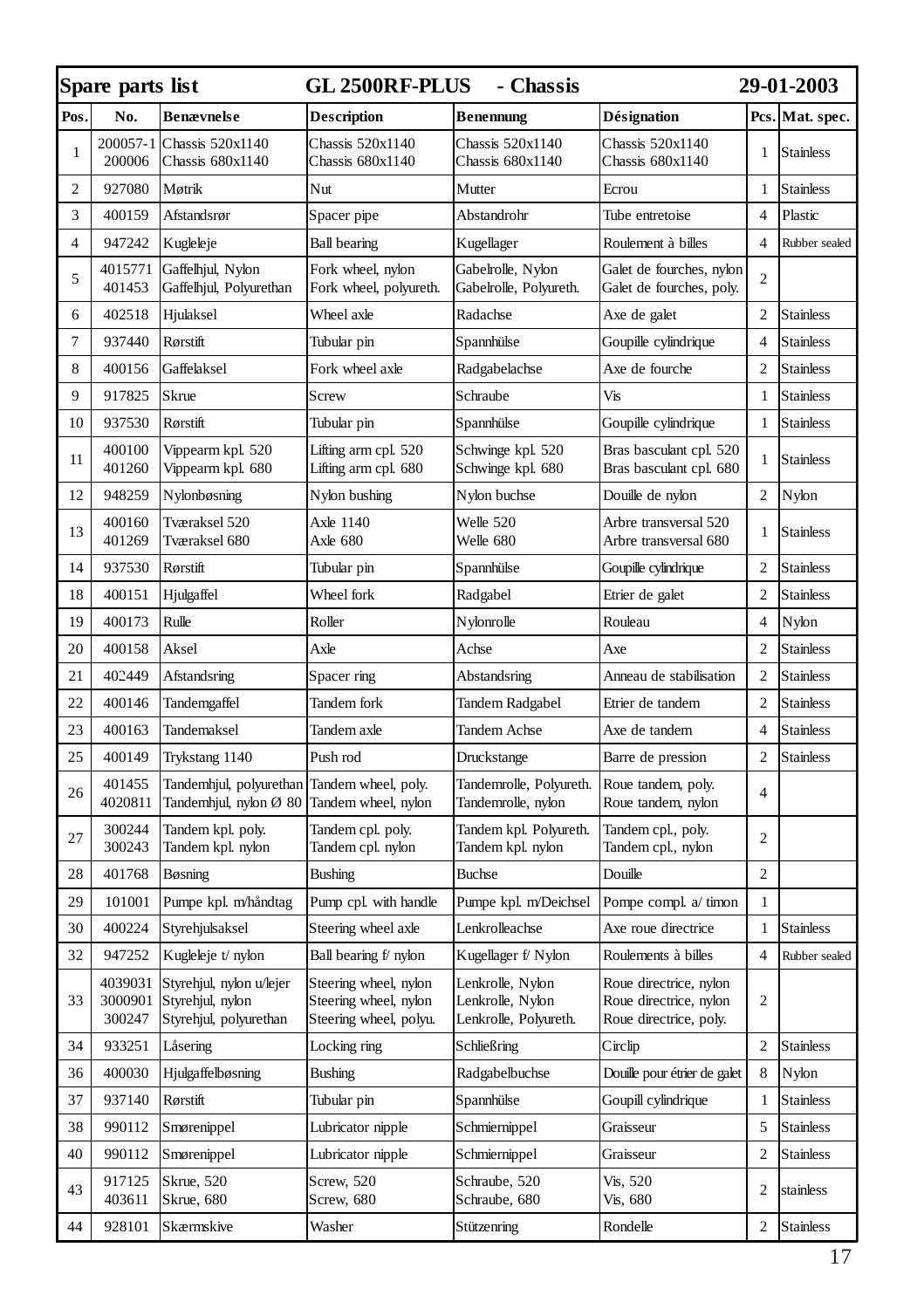## **GL 2500RF-Plus 1/2 - The hydraulic unit**

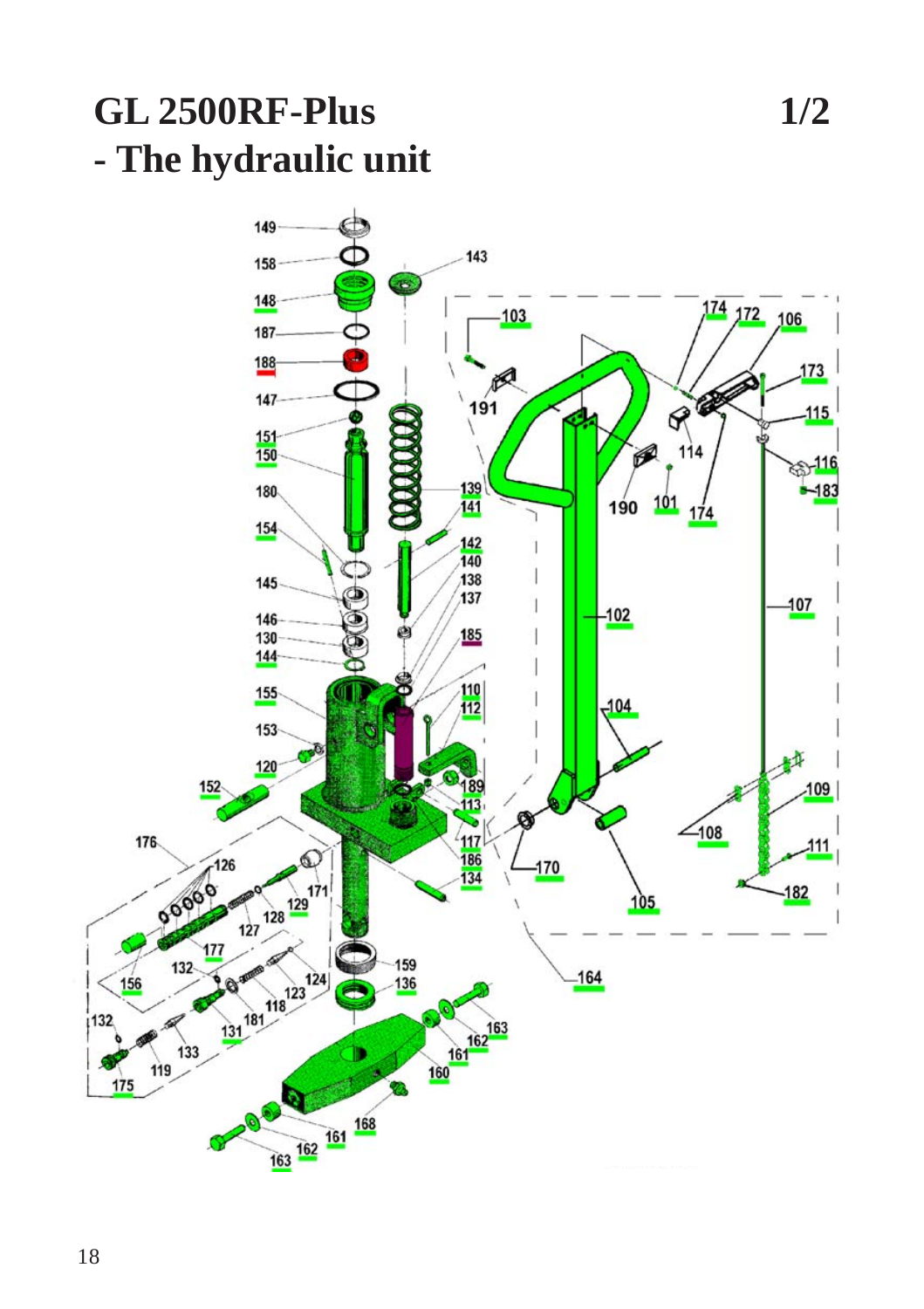| Spare parts list |                  |                         |                        | GL 2500RF-Plus - The hydraulic unit |                           |                | <b>29-01-2003</b>     |  |
|------------------|------------------|-------------------------|------------------------|-------------------------------------|---------------------------|----------------|-----------------------|--|
| Pos.             | No.              | <b>Benævnelse</b>       | <b>Description</b>     | <b>Benennung</b>                    | Désignation               |                | Pcs. Mat. spec.       |  |
| 101              | 927060           | Sikringsmøtrik          | Lock nut               | Gegenmutter                         | Ecrou de verrouillage     | 1              | <b>Stainless</b>      |  |
| 102              |                  | 403713 Håndtag          | Handle                 | Deichsel                            | Timon                     | 1              | <b>Stainless</b>      |  |
| 103              | 917641 Skrue     |                         | Screw                  | Schraube                            | Vis                       | 1              | <b>Stainless</b>      |  |
| 104              | 400091           | Aksel                   | Axle                   | Achse                               | Axe                       | $\mathbf{1}$   | <b>Stainless</b>      |  |
| 105              |                  | 400959 Håndtagsrulle    | Roll f/ handle         | Rolle f/ Handgriff                  | Rouleau pour timon        | $\mathbf{1}$   | <b>Stainless</b>      |  |
| 106              |                  | 415055 Plastgreb        | Release lever          | Auslösehandgriff                    | Manette de décompression  | $\mathbf{1}$   | Plastic               |  |
| 107              | 403715           | Udløserstang            | Control rod            | Ablasstange                         | Barre de décompression    | $\mathbf{1}$   | <b>Stainless</b>      |  |
| 108              |                  | 951010 Kædesamler       | Chain connector        | Kettensammler                       | Chaînon d'assemblage      | $\mathbf{1}$   | <b>Stainless</b>      |  |
| 109              | 951013           | Kæde                    | Chain                  | Kette                               | Chaîne                    | $\mathbf{1}$   | <b>Stainless</b>      |  |
| $110+$           | 917540           | Øjeskrue                | Eye bolt               | Augbolzen                           | Vis à oeillet             | $\mathbf{1}$   | <b>Stainless</b>      |  |
| 111              | 917412           | Skrue                   | Screw                  | Schraube                            | Vis                       | $\mathbf{1}$   | <b>Stainless</b>      |  |
| $112+$           |                  | 400963 Udløserarm       | Release arm            | Auslösearm                          | Tige de décompression     | $\mathbf{1}$   | <b>Stainless</b>      |  |
| $\frac{113}{+}$  |                  | 927050 Sikringsmøtrik   | Lock nut               | Gegenmutter                         | Ecrou de verrouillage     | $\mathbf{1}$   | Stainless             |  |
| 114              |                  | 415066 Håndtagsstop     | Top for handle, center | Top für Deichsel, Center            | Sommet pour timon, centre | $\mathbf{1}$   |                       |  |
| 115              |                  | 415056 Plast manøvretap | Plastic pin            | Kunststoff Zapfen                   | Manæuvre goupille         | $\mathbf{1}$   | Plastic               |  |
| 116              |                  | 415059 Justeringsbrik   | Adjustning pin         | Justierungsstift                    | Ajustage piéce            | $\mathbf{1}$   | Plastic               |  |
| $117+$           | 937136 Rørstift  |                         | Tubular pin            | Rohrstift                           | Goupille cylindrique      | $\mathbf{1}$   | <b>Stainless</b>      |  |
| $118+$           | 958071 Fjeder    |                         | Spring                 | Druckfeder                          | Ressort                   | 1              | Steel (not stainless) |  |
| $119+$           | 958073 Fjeder    |                         | Spring                 | Druckfeder                          | Ressort                   | $\mathbf{1}$   | Steel (not stainless) |  |
| $120+$           | 917112 Skrue     |                         | Screw                  | Schraube                            | Vis                       | $\mathbf{1}$   | <b>Stainless</b>      |  |
| $123+$           |                  | 402408 Udløserkegle     | Release cone           | Auslösekegel                        | Cône de décompression     | $\mathbf{1}$   | Steel (not stainless) |  |
| $124+$           | 941005 Kugle     |                         | Ball                   | Stahlkugel                          | Bille                     | 1              | Steel (not stainless) |  |
| $126 +$ *        | 900110 O-ring    |                         | $O$ -ring              | O-Ring                              | Joint torique             | 5              |                       |  |
| $127 +$          | 958081 Fjeder    |                         | Spring                 | Druckfeder                          | Goupille cylindrique      | $\mathbf{1}$   | Steel (not stainless) |  |
| $128 +$ *        | 900050           | $O$ -ring               | O-ring                 | O-Ring                              | Joint torique             | $\mathbf{1}$   |                       |  |
| $129+$           | 400107           | Udløsertap              | Release indicator      | Druckstift                          | Goupille de décompression | 1              | Stainless             |  |
| $130+$           |                  | 402466 Stempel          | Piston                 | Kolben                              | Piston                    | $\mathbf{1}$   | <b>Bronze</b>         |  |
| $131 +$          | 401457           | Ventilforskruning       | Valve casing           | Ventilverschraubung                 | Manchon fileté de soupape | $\mathbf{1}$   | <b>Stainless</b>      |  |
| $132 +$ *        | 900042 O-ring    |                         | O-ring                 | O-Ring                              | Joint torique             | $\overline{c}$ |                       |  |
| $133+$           | 403026 Kegle     |                         | Cone                   | Kegel                               | Cône                      | $\mathbf{1}$   | Steel (not stainless) |  |
| 134              | 937150 Rørstift  |                         | Tubular pin            | Rohrstift                           | Goupille cylindrique      | 1              | <b>Stainless</b>      |  |
| 136              |                  | 400983 Kuglering        | <b>Ball</b> race       | Laufring                            | Anneau à billes           | $\overline{c}$ | <b>Stainless</b>      |  |
|                  | 941106 Kugle     |                         | Ball                   | Kugel                               | Bille                     | 25             | Stainless             |  |
| $137 +$ *        | 900181 O-ring    |                         | O-ring                 | O-Ring                              | Joint torique             | $\mathbf{1}$   |                       |  |
| $138 + *$        |                  | 908180 Skrabering       | Scraperring            | Abstreifring                        | Segment racleur           | $\mathbf{1}$   |                       |  |
| 139              |                  | 958510 Trykfjeder       | Pressure spring        | Druckfeder                          | Ressort de pression       | $\mathbf{1}$   | <b>Stainless</b>      |  |
| $140+*$          |                  | 901121 Manchet          | Sleeve                 | Manschette                          | Manchette                 | $\mathbf{1}$   |                       |  |
| 141              | 400171 Stålstift |                         | Pin                    | Spannhülse                          | Goupille d'acier          | $\mathbf{1}$   | <b>Stainless</b>      |  |
| $142+$           |                  | 400955 Pumpestempel     | Pump piston            | Pumpekolbe                          | Piston de pompe           | $\mathbf{1}$   | <b>Stainless</b>      |  |
| 143              |                  | 400962 Fjederskive      | Spring cap             | Druckscheibe                        | Rondelle à ressort        | $\mathbf{1}$   | <b>Stainless</b>      |  |
| $144+$           |                  | 933221 Låsering         | Locking ring           | Schließring                         | Circlip                   | $\mathbf{1}$   | <b>Stainless</b>      |  |
| $145+$           |                  | 400110 Styrering        | Guide ring             | Gleitring                           | Anneau de guidage         | $\mathbf{1}$   | Plastics              |  |
| $146 +$ *        |                  | 901381 Manchet          | Sleeve                 | Nutring                             | Manchette                 | 1              |                       |  |
| $147 +$ *        | 900580 O-ring    |                         | $O$ -ring              | O-Ring                              | Joint torique             | $\mathbf{1}$   |                       |  |
| $148+$           |                  | 403506 Topstykke        | Top section            |                                     | Culasse                   | 1              | <b>Stainless</b>      |  |
| $149+$           |                  | 908351 Skrabering       | Wiper seal             | Abstreifring                        | Segment racleur           | $\mathbf{1}$   |                       |  |

**1/2**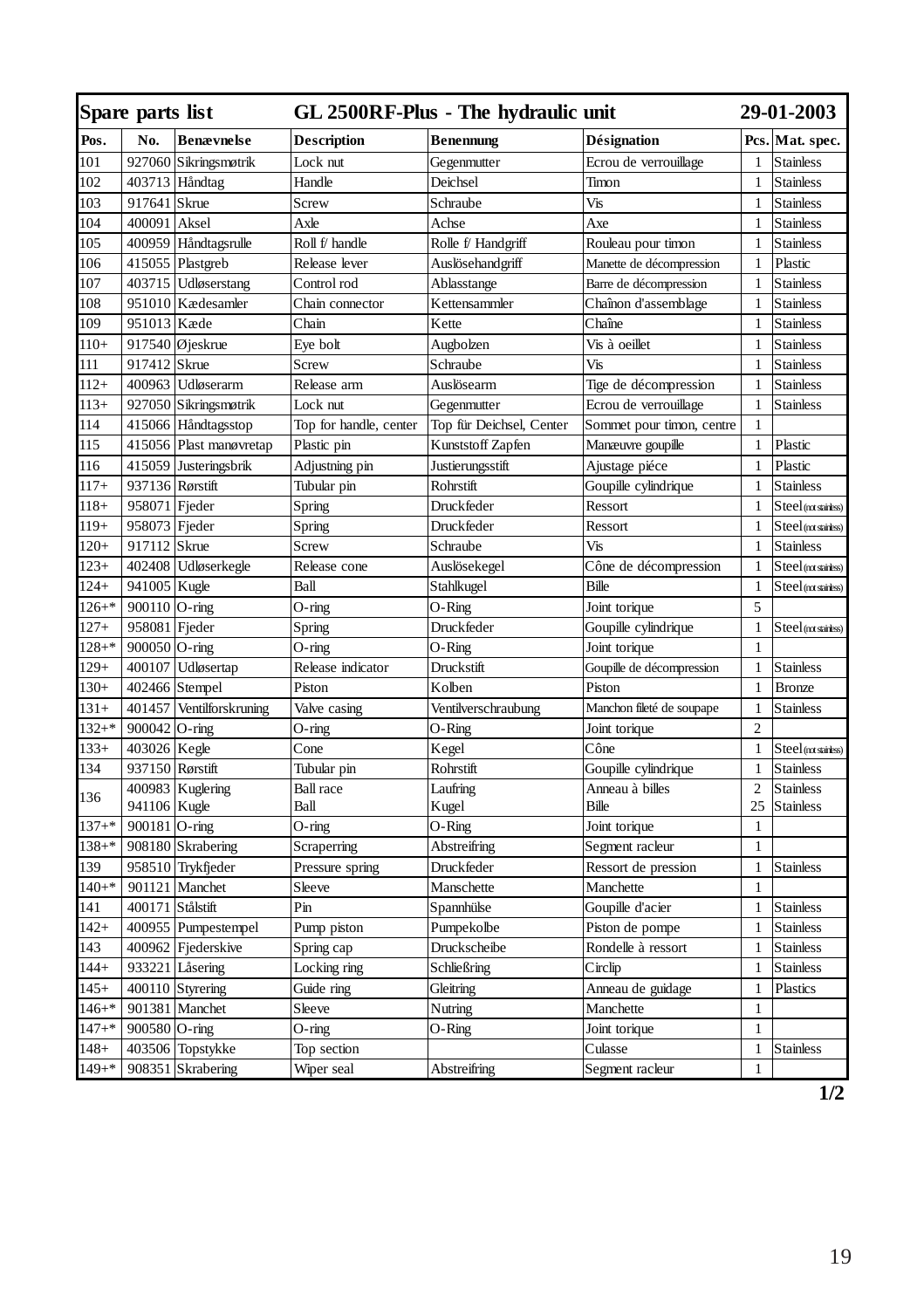## **GL 2500RF-Plus 2/2 - The hydraulic unit**